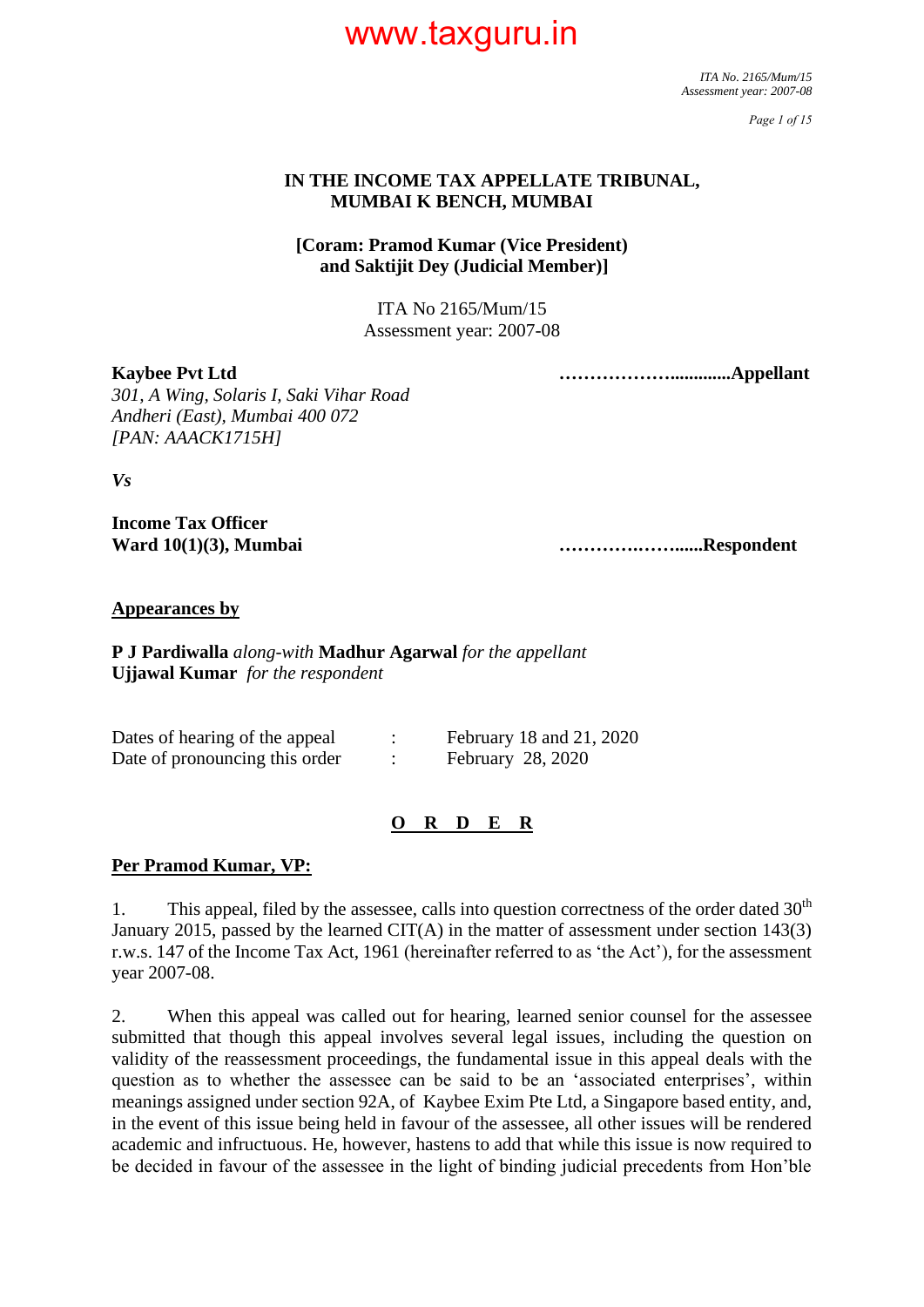Courts above, there are decisions against the assessee, by coordinate benches, in assessee's own cases for preceding assessment years. We are thus urged to take up this issue first, and, thereafter, if necessary, deal with other issues in the appeal. Learned Departmental Representative, even though he is emphatic that there is no reason to deviate from the earlier decisions of the coordinate benches, does not oppose the approach suggested by the learned senior counsel. We, therefore, begin by taking up the related ground of appeal, i.e. ground no. 3, which is as follows:

#### **The learned CIT(A) erred, in facts and in law, in upholding that Kaybee Exim Pte Ltd Singapore (KPEPTL) is an associated enterprise (AE) of the appellant within the meanings of Section 92A**

3. The material facts, relating to this grievance, are in a narrow compass. The assessee before us is an Indian company and 99.9% of its shareholding is held by a person by the name of Govind Karunakaram (GK). The assessee had certain business transactions, which admittedly fall in the definition of 'international transactions', with a Singapore based entity by the name of Kaybee Exim Pte Ltd (**KE- S**, in short). GK is also one of the three directors in KE-S. It was also noted by the Assessing Officer that KE-S website shows the assessee company as a "representative company". It was in this backdrop that the Assessing Officer observed that under section 92A(1)(b) "an associated enterprise, in relation to another associated enterprise, means an enterprise in respect of which one or more persons who participate, directly or indirectly or through one or more intermediaries, in its management or control or capital of the other enterprise". As regards plea of the assessee that relationship between the assessee company and KE-S does not satisfy the conditions laid out in section 92A(2), and, therefore, the assessee and KE-S cannot be treated as AEs, the Assessing Officer observed that "**sub section (2)** *[of section 92A]* **does not negate the provisions of section (1)** *[of section 92A]*". In other words, according to the learned Assessing Officer, the provisions of Section  $92A(1)$  are required to be read on standalone basis rather than in conjunction with Section 92A(2). The assessee and KE-S were thus held to be AEs. Aggrieved, assessee carried the matter in appeal before the  $CIT(A)$  but without any success. The assessee is not satisfied and is in further appeal before us.

4. In all fairness to the learned Departmental Representative, this issue is covered, against the assessee, by two coordinate bench decisions in assessee's own case. While dealing with the assessment year 2008-09, a coordinate bench, vide order dated 29<sup>th</sup> May 2019, had held the issue and observed, inter alia, as follows:

" **The language of section 92A(1) is unambiguous and does not leave any scope of importing any meaning of expression "AE". The question raised before us is whether the meaning of expression "AE" as per s.s. (1) of section 92A is subjected to s.s. (2) of section 92A. The ld. Sr. counsel for the assessee has asserted that the criteria prescribed under s.s. (2) are necessarily be fulfilled for two enterprises to be treated as AEs. The meaning of AEs as provided under s.s. (1) of section 92A and if the condition provided in clause (a) & (b) of s.s. (1) are independently satisfied then the two enterprises for the purpose of section 92B to 92E of the Act will be treated as AEs. Sub Sec. (2) of section 92A is a deeming fiction and therefore, it expends/enlarges the scope and meaning of expression "AE" provided under s.s. (1) of section 92A. Since s.s. (2) is a deeming fiction,**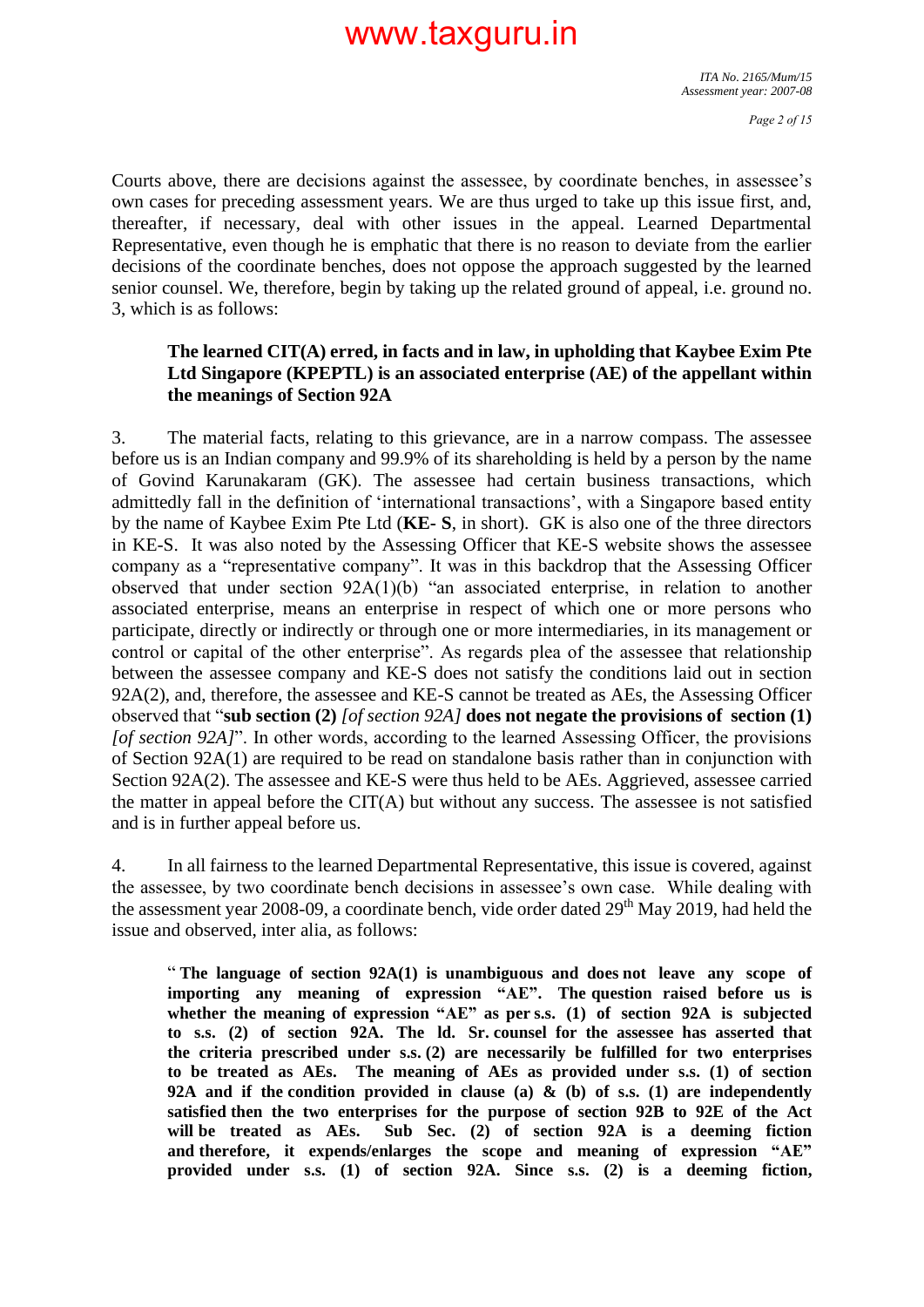**therefore, it can be applied only in the specific facts of the case where any of the conditions stipulated in the clauses of this sub section are fulfilled. It has no general application in respect of the meaning "AE". Even otherwise, s.s. (1) of section 92A does not begun with the subjective clause "subject to s.s. (2)".** 

**…………….**

**…………….**

**We have already discussed that s.s. (2) is a deeming fiction and, therefore, the condition/criteria specified therein are required to be fulfilled. As it is clear from the criteria enumerated in clause (a) to (m) of s.s. (2) of section 92A that none of the clauses prescribed any criteria in respect of one enterprise participate directly or indirectly or through one or more intermediaries in the management**  which is one of the conditions prescribed under clauses (a)  $\&$  (b) of s.s. (1) of **section 92A of the Act. jio Therefore, even if, for the sake of argument it is presumed that the meaning of AE in terms of s.s. (1) of section92A has to be understood as per the criteria provided in clause (a) to (m) of ss. (2), the condition of participating in the management directly or indirectly or one or more intermediaries as per clause (a) of s.s. (1) does not get effected by the criteria prescribed under s.s. (2). The Co-ordinate Bench of this Tribunal in the case of Diageo India (P.) Ltd. (supra) had the occasion to consider the meaning of "AE" as per section 92A (1) & (2) in para 10 & 11 as under:-**

**"10. We find that, in terms of the provisions of section 92A(l )(a), the expression 'associated enterprises' refers to an enterprises "which participates, directly or indirectly, or through one or more intermediaries, in the management or control or capital of the other enterprise". The**  scope of 'associated enterprises' is expanded further by section  $92A(I)(b)$ , **taking into account group concerns, and it is provided that 'associated enterprises' covers an enterprise "in respect of which one or more persons who participate, directly or indirectly. or through one or more intermediaries, in its management or control or capital, are the same persons who participate, directly or indirectly, or through one or more intermediaries, in the management or control or capital of the other enterprise." In effect, thus, when same persons participate, directly or indirectly or through an intermediary, in the management or control or capital of two or more enterprises, such enterprises are required to be treated as 'associated enterprise'. Interestingly even as definition of 'associated enterprises' has crucial references to 'participation in management or control or capital' at some places, the precise scope of this expression has not been defined under the provisions of the Income- tax Act, and it has not come up for judicial adjudication either. This expression has been used in Article 9(1 of OECD and UN model conventions, but we find no assistance from the OECD and UN commentaries either. All that the OECD commentary says on the scope of this expression is that it refers to "parent and subsidiary companies and companies under common control". The true test of associated enterprise thus is control by one enterprise over the other, or control of two or more associated enterprises by a common interests, and such a control is essentially an effective control in decision making process.**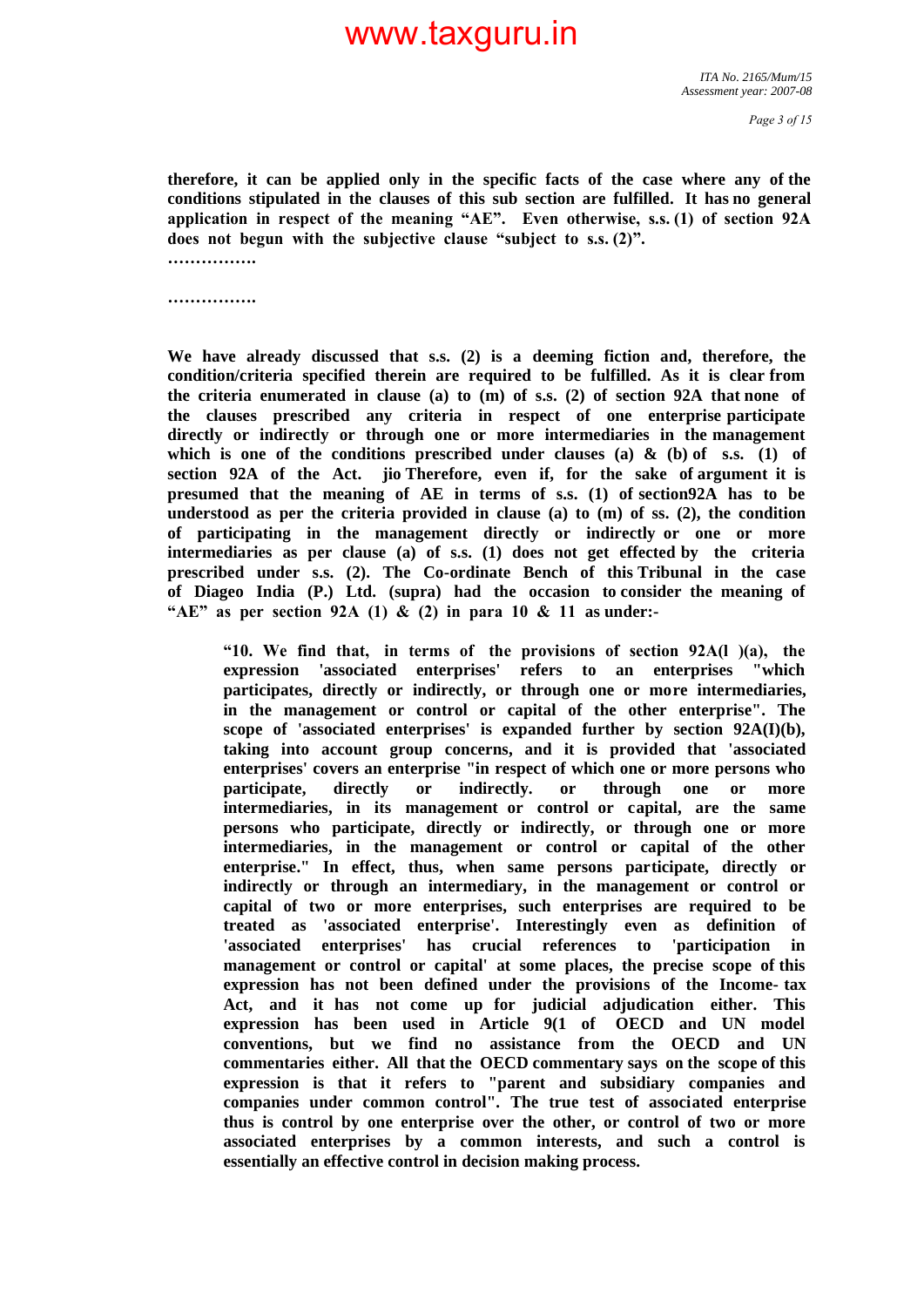**11. In our considered view, therefore, the definition of associated enterprises in section 92A( 1 )(a) and (b ) is, what can be termed as, basic rule. In plain terms, the basic rule is that when one enterprise participates in the control or management or capital of the other enterprise (directly or indirectly or through one or more intermediaries) or when persons participating (directly or indirectly or through one or more intermediaries) in control or management or capital of two or more enterprises are the same, the enterprises are said to be associated enterprise. The expression used in the statute is 'participation in control or management or capital', but essentially all these three ingredients refer to de facto control on decision making. In terms of the basic rule thus, whether one enterprise controls the decision making of the other or whether decisions making of two or more enterprise are controlled by same interests, these enterprises are required to be treated as 'associated enterprise'. Section 92A(2) gives practical illustrations of this kind of a control. All these illustrations deal with simple situations of dealing with two enterprise, as envisaged in section 92A(1)(a), but these are equally good for application in situations involving more than two enterprise, as envisaged in section 92A(1)(b). Section 92A(2)(e), for example, refers to a situation in which "more than half of the directors or members of the governing board, or one or more of the executive directors or members of the governing board, of each of the two enterprises are appointed by the same person or persons" but this deeming fiction is equally applicable when the same person appoints, say, more than half of the directors of the governing board for three or more enterprises. A literal interpretation to this clause will mean that if this relationship is between two enterprises, these two enterprises are required to be treated as 'associated enterprises' but when the same basis extends to more than two enterprises, these enterprises will not be associated enterprises. That is clearly an incongruous result. In our considered view, as all clauses of deeming fictions set out in section 92:(2) are only illustration of the manner in which this de facto control on decision making exists, It is necessary that, while interpreting these deeming fictions, we interpret the same in such a manner as to make them workable rather than redundant (ut res magis valeat quam pereat), and that the same test of effective control on decision making as are implicit In deeming fiction under section 92(A)(2) we also apply to the situations of more than two associated enterprises envisaged in section 92A(1)(b). In this light, let us analyse the situation before us. The manufacture of goods is carried out by the CBU Konkan Agro, which is controlled by the assessee inasmuch as the CBU is wholly dependent on the use of trade- marks in respect of which the assessee has exclusive rights. This relationship meets**  the test of de facto control on decision making as set out in section  $92A(2)(g)$ . **The assessee in turn, as evident from information in Form 3CEB, is controlled, by way of equity participation, by Diageo PLC which also similarly controls other entities in the Diageo group, including the entities from which CBU has imported the raw materials. Diageo PLC thus, through the assessee as an intermediary, controls the CBU as also the Diageo group entities from which the CBU has imported raw materials. Clearly, therefore, the assessee, as also the CBU and its Diageo group supplier of raw materials are associated enterprises, and de facto all these enterprises are controlled, directly or indirectly or through intermediaries, by the same person i.e. Diageo PLC. In this view of the matter, as also bearing in mind**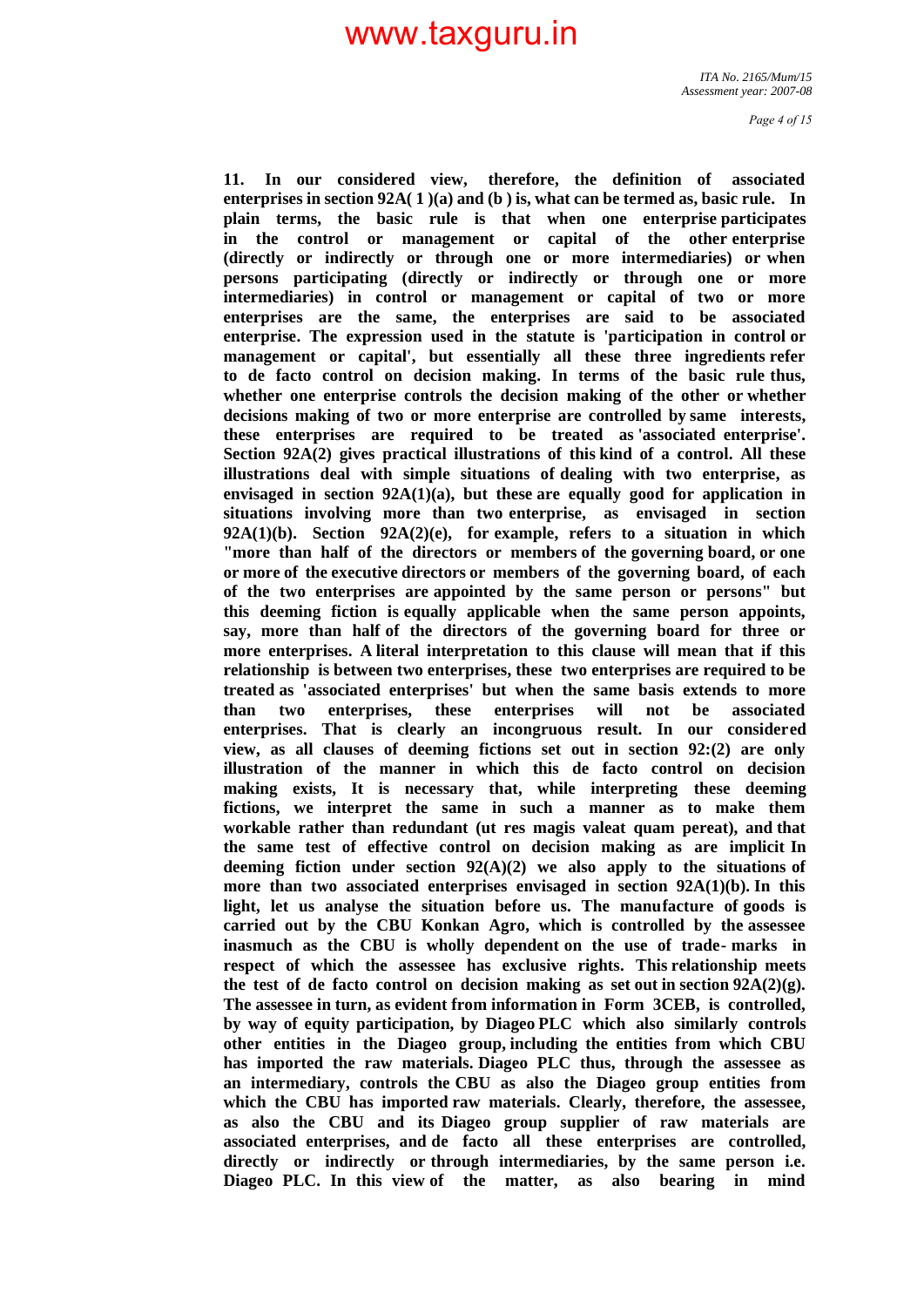**entirety of the case, the relationship of AEs exist between the assessee, the CBU and Diego group entities from which raw materials were purchased by the CBU. In any case, since the costs of all the raw materials is picked up by the assessee for all effective purposes. the transaction is actually between the assessee and the Diageo group concerns supplying the raw material to the CBU, and since the assessee as also these vendors are admittedly under the control of Diageo PLC, the transactions are clearly between the associated enterprises The objection raised by the assessee to the effect that the transactions of imports of raw material by the CBU, i. e. Konkan Agro, from Diageo group entities cannot be treated as international transactions between the associated enterprises, therefore, is rejected.**

**The Tribunal was of the view that all the clauses of deeming fictions set out in section 92A (2) are only illustration of the manner in which this de facto control on decision making exists. We will now examine the facts of the case in hand in the context of the requirement of one enterprise participate directly or indirectly or through one or more intermediaries inter alia in the management of the other enterprise as per clause (a) & (b) of s.s. (1) of section 92A. ……………**

**………………………….**

**There is no denial of the fact that Mr. Govind Karunakaran is Director and 99.9% shareholder of the assessee company and also is a Director and Chief Operating Officer of Kaybee Exim Pte Limited, Singapore. Therefore, Mr. Govind Karunakaran is not only participates in management of both the companies by he is holding the key position in the management of Kaybee Exim Pte Limited, Singapore and is part of decision making process of the said company since 1996. Shri Govind Karunakaran is a common director in both the company and participating in the management of both the companies not for the name sake but he is holding the key position in taking the Idecision being a Chief Operating Officer of Kaybee Exim Pte Limited, Singapore and almost the entire shareholding of the assessee company, therefore, the condition of one enterprise participates directly or indirectly or through one or more intermediaries in its management or control or capital as prescribed under clause (a) & (b) of s.s. (1) of section 92A is satisfied. Hence, the assessee and Kaybee Exim Pte Limited, Singapore falls under the meaning of AEs as per the provisions of section 92A.**

5. When the matter again came up before another coordinate bench of this Tribunal, for the assessment years 2010-11 and 2011-12, learned counsel for the assessee invited attention of the bench to subsequent legal developments by way of judicial precedents, and urged the bench to follow these judicial precedents. Rejecting this plea vide order dated 8<sup>th</sup> August 2018, the coordinate bench, inter alia, observed as follows:

**14. Considering the decision of Co-ordinate Bench in assessee's own case on almost identical ground and on identical fact and respectfully following the same, the ground no.2 of the appeal is dismissed. For alternative contention of the ld. AR of the assessee that each year relationship for the determination of AE's has to be**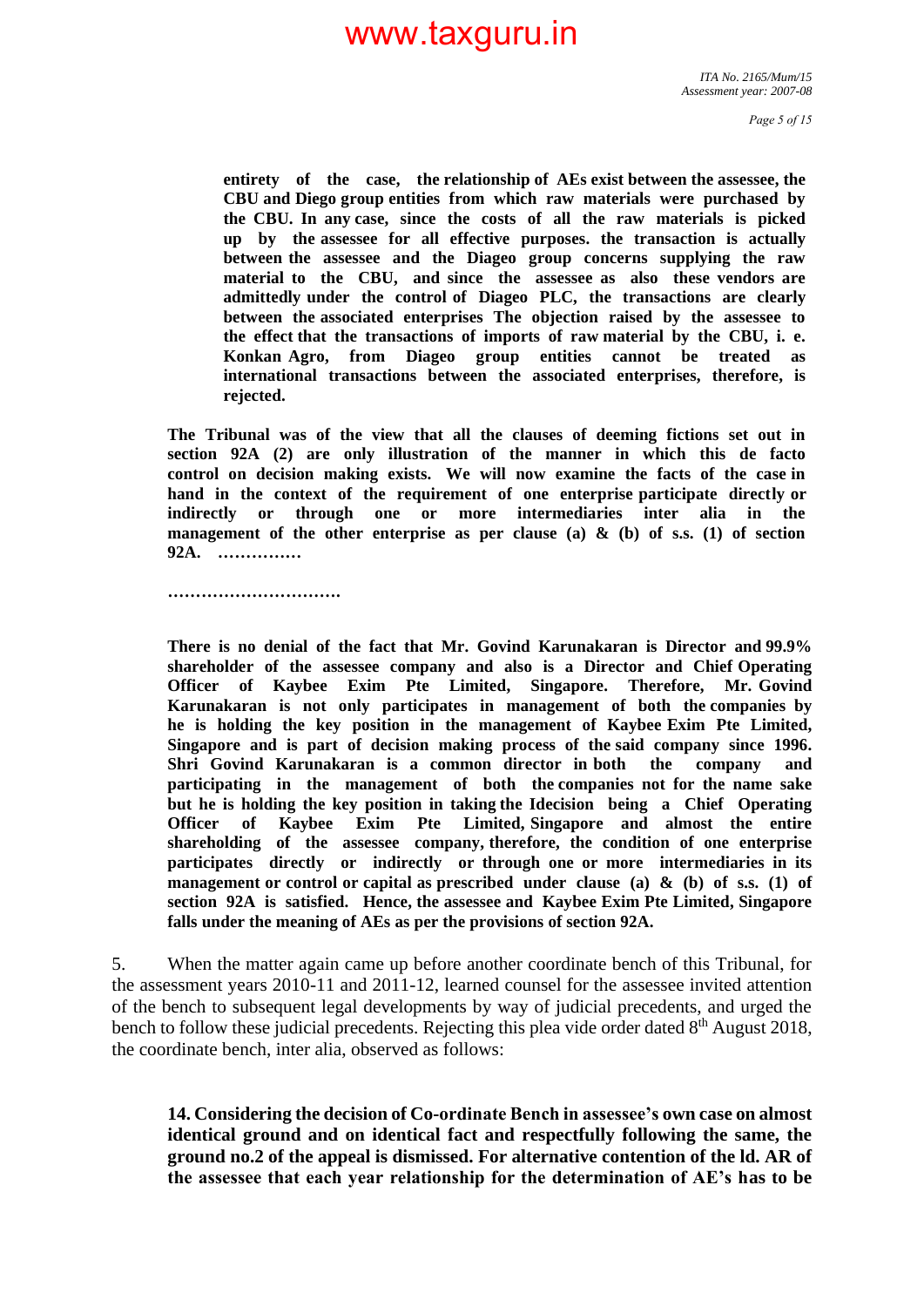*Page 6 of 15*

### **separately established. We have noted that the assessee has not brought any material fact on record to take any contrary view for the year under consideration. Therefore, the alternative submission of the assessee is that each year relationship for the determination of AE's has to be separately established, as also rejected.**

6. Learned counsel for the assessee, nevertheless, contends that, notwithstanding the above mentioned judicial precedents in assessee's own case, the issue is required to be decided in favour of the assessee now. His line of reasoning is this. He points out that when the first decision in the case of **Diageo India Pvt Ltd Vs DCIT [(2011) 47 SOT 252]** was rendered, the bench did not have any occasion to look at the memorandum to the related finance bill which unambiguously reflects the legislative intent behind amendment in section 92 A(2) with effect from  $1<sup>st</sup>$  April 2002. It is pointed out that while the transfer pricing provisions were brought on the statute with effect from  $1<sup>st</sup>$  April 2001, there was an amendment in Section 92A(2) in the very next year which specifically provided that "**for the purpose of sub section (1)"** , two enterprises shall be deemed to be associated enterprises if, at any time during the previous year satisfy the conditions laid down in Section 92A(2). It is thus pointed out that by way of this amendment, the scope of Section 92A(1) was specifically restricted. Our attention is then invited to the CBDT circular No. 8 dated  $27<sup>th</sup>$  August 2008), two enterprises shall be deemed to be associated enterprises if, at any time during the previous year st 2002 which, in paragraph 50.3, states that "the existing provisions contained in section 92A of the Income Tax Act, provide as to when the two enterprise will be deemed to be associated enterprises" and then adds that "the Finance Act, 2002, has amended sub section (2) of section 92A to clarify that where any of the criterion specified in sub section (2) is fulfilled, two enterprises shall be deemed to be associated enterprises". It is then pointed out that this aspect of the matter was missed out in the Diageo decision *(supra).* Subsequently, however, when this aspect of the matter was brought to the notice of the benches, the benches did proceed on the basis that section 92A(2) restricts the scope of section 92A(1)- an antithesis of the conclusions arrived in the Diageo decision. Learned counsel submits that the author of decision in the case of the assessee for the assessment year 2008-09 is co-author of one such subsequent decision in the case of **Page Industries Ltd Vs DCIT [(2016) 159 ITD 680]**. It is then pointed out that the author of decision in the case of **Diageo India Ltd** (supra) is also author of two such subsequent decisions in the cases of **Orchid Pharma Ltd Vs DCIT [(2016) 76 taxmann.com 63]** and **ACIT Vs Veer Gems [(2017) 77 taxmann.com 127]**, and one of these decisions is specifically approved by Hon'ble Gujarat High Court in the judgment reported as **PCIT Vs Veer Gems [(2017) 83 taxmann.com 271]** and SLP against the said approval has been rejected by Hon'ble Supreme Court in the judgment reported as **PCIT Vs Veer Gems [(2018) 95 taxmann.16]**. Once the contrary view is approved by Hon'ble Courts above, its no longer to open to the Tribunal to follow the earlier view which has not found favour with the higher judicial forum. He also invites our attention to Hon'ble jurisdictional High Court's judgment in the case of **CIT Vs Godavaridevi Saraf [(1978) 113 ITR 589]** in support of the proposition that even a non jurisdictional High Court, in the absence of anything to the contrary by Hon'ble jurisdictional High Court, is equally binding on the Tribunal. We are thus urged to follow the decision which has been approved by Hon'ble High Court and has thus merged therein. In any case, a decision unmindful of unambiguous legislative intent, cannot be followed- more so when contrary view taken by another coordinate bench has been approved by a Hon'ble High Court.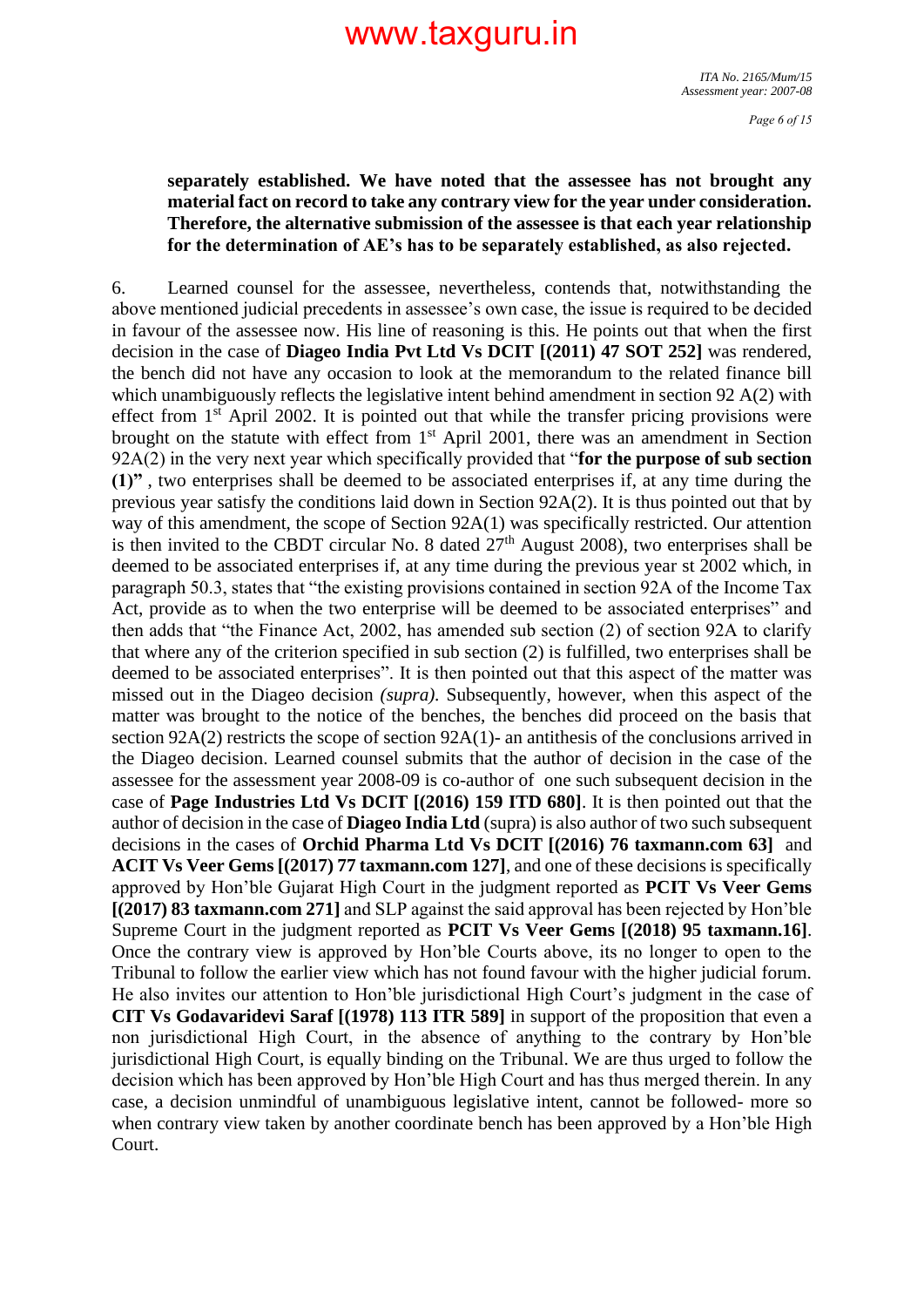*ITA No. 2165/Mum/15 Assessment year: 2007-08*

7. Learned Departmental Representative, on the other hand, urges us to follow the coordinate bench decision in assessee's own case. He submits that only a larger bench can overturn this approach, and since we are a bench of equal strength, i.e. a division bench of two members, it cannot be open to us to deviate from the coordinate bench decisions in assessee's own case. In any case, he submits that even on the first principles the Diageo India decision, which is what the coordinate benches have followed in assessee's own case, makes more sense and satisfies the natural meanings of the expressions of 'associated enterprises. When the decision of Hon'ble Gujarat High Court and the CBDT circular was pointed out to him, he did not have much to say beyond that Hon'ble Gujarat High Court is a non-jurisdictional High Court and the CBDT circular has been duly considered in the decisions that he has relied upon. As the matter is now before Hon'ble jurisdictional High Court, he submits, there is all the more reason of our not taking a different stand in the case now. In response to a question whether the issue of AE relationship is decided once for all or is on year to year basis on facts, he fairly accepts that it's a factual question though he also submits that on the same set of facts we should not differ.

8. In brief rejoinder, learned counsel for the assessee submits that since the matter is before the Hon'ble High Court, and there is already a binding decision by Hon'ble non-jurisdictional High Court which will bind the special bench anyway, there is no point in referring the matter to a special bench. He urges us to take an independent view of the matter rather than, though he puts it very diplomatically, knowingly perpetuating an error. He also refers to certain judicial precedents in support of relevance of memorandum to the finance bills, but, for the reasons we will set out in a short while, it is not really necessary to deal with this line of reasoning. Suffice to note that we are thus urged to follow the decisions of Hon'ble Courts above and, notwithstanding the decisions of coordinate benches in assessee's own case against the assessee, decide the issue in favour of the assessee now.

9. We find that in the lead order in this case, i.e. in the case of Diageo India Ltd *(supra)*, there was no occasion to take note of the fact that the words "for the purpose of Section 92A(1)" were inserted in Sub Section 92A(2) with a specific purpose, as unambiguously set out in the Memorandum to the Finance Bill 2002, to the effect "**It is proposed to amend sub-section (2) of the said section to clarify that the mere fact of participation by one enterprise in the management or control or capital of the other enterprise, or the participation of one or more persons in the management or control or capital of both the enterprises shall not make them associated enterprises, unless the criteria specified in sub-section (2) are fulfilled**". This aspect of the matter is further evident from the CBDT circular no. 8 of 2008 which states that "**the Finance Act, 2002, has amended sub section (2) of section 92A to**  *clarify* **that where any of the criterion specified in sub section (2) is fulfilled, two enterprises shall be deemed to be associated enterprises**" *(emphasis supplied by us now)*. The only insertion in section 90A(2) was of the words "for the purposes of sub section (1)" of Section 92A, which thus restricted the scope of section 92A(1). Except for these words, all the provisions of Section 92A(2) were anyway there prior to amendment as well. The clarification was possible only on this restriction on section  $92A(1)$ . In our humble understanding, what, in effect, this circular lays down is the principle that *only* when the criterion specified in sub section (2) is satisfied, two enterprises *can* be treated as associated enterprises. Now, it is only elementary that the circulars issued by the CBDT, in exercise of the powers under section 119 of the Act- which is what admittedly this circular is, bind all the field authorities. Section 119(1)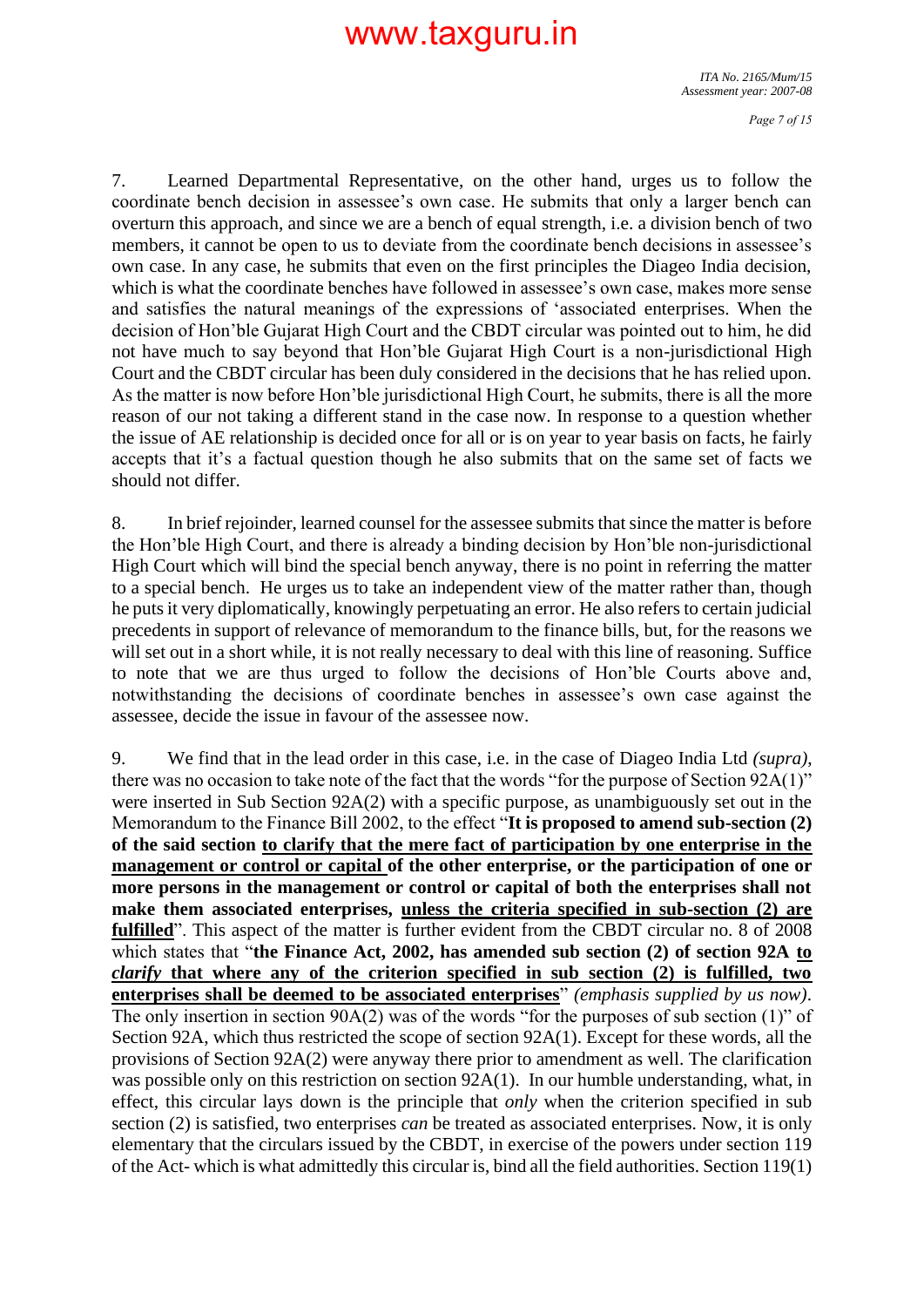*ITA No. 2165/Mum/15 Assessment year: 2007-08*

*Page 8 of 15*

provides that the CBDT "may, from time to time, issue such orders, instructions and directions to other income-tax authorities as it may deem fit for the proper administration of this Act, and such authorities and all other persons employed in the execution of this Act shall observe and follow such orders, instructions and directions of the Board". Once a circular is issued, even if it is in deviation with the provisions of the law or relaxes the rigour of law, it binds the field authorities. As held by Hon'ble Supreme Court in the case of **UCO Bank Vs CIT [(1999) 237 ITR 889]**, "**The relevant circulars of the Board cannot be ignored. The question is not whether a circular can override or detract from the provisions of the Act; the question is whether the circular seeks to mitigate the rigour of a particular section for the benefit of the assessee in certain specified circumstances. So long as such a circular is in force, it would be binding on the departmental authorities in view of the provisions of section 119 to ensure a uniform and proper administration and application of the Act**". In Diageo's case *(supra)* relied upon by the learned Departmental Representative, as indeed by the decisions in assessee's own case by the coordinate benches, there was no occasion to refer to this CBDT circular, and the fact that position laid out in the Supreme Court decisions that these CBDT circulars bind the Assessing Officer, as well. These aspects having been missed out by the bench in Diageo's case *(supra)*, or not having been brought to the notice of the bench, perhaps renders the said decision *per incurium*. It cannot obviously be open to us to disregard the law settled by Hon'ble Supreme Court, which binds all of us under article 141 of the Constitution of India, or to disregard the CBDT circular once it is pointed out to us. What happened in the past was due to sheer inadvertence on this aspect of the matter. The fact that this decision was authored by one us (i.e. the Vice President) does not matter at all. There are two simple things that we must bear in mind. The first one is that what matters is the institutions and not the individuals; sooner or later all the individuals have to be fade into oblivion but the institutions can shine forever, and it is because of the institutions, as long as an individual occupies the position therein, that individuals are relevant. The relevance of individuals is because of their institutional positions and not because of their own persona. Whether this decision is rendered by one of us or by one of the esteemed colleagues, it does not matter at all; all these decisions are decisions of the Tribunal and are completely at par so far as precedence value is concerned. The second thing is that, even as judicial officers, all of us evolve every day, and, with the benefit of experience and exposure, we learn every day. In this learning process, when we sometimes discover our mistakes and errors, and we should not shy away from putting these learnings to use rather than perpetuating our mistakes, when we can do so within permissible legal framework. On the first limb of the second proposition, we are reminded of the words of Justice Cardozo, in his classic book 'The Nature Of Judicial Process', (first published by Yale University Press, United States, in December 1921; also at http://www.constitution.org/cmt/cardozo/jud\_proc.htm) had said, "**I own that it is a good deal of a mystery to me how judges, of all persons in the world, should put their faith in dicta. A brief experience on the bench was enough to reveal to me all sorts of cracks and crevices and loopholes in my own opinions when picked up a few months after delivery, and reread with due contrition. The persuasion that one's own infallibility is a myth leads by easy stages and with somewhat greater satisfaction to a refusal to ascribe infallibility to others.**" On the second limb of this proposition, we are reminded of the words of Justice Bhagwati, in the case of **Distributors (Baroda) (P.) Ltd. v. Union of India (1985) 155 ITR 120 (SC),** to the effect that "**To perpetuate an error is no heroism. To rectify it is the compulsion of judicial conscience. In this, we derive comfort and strength from wise and inspiring words of Justice Bronson in Pierce v. Delameter :'a Judge ought to be wise**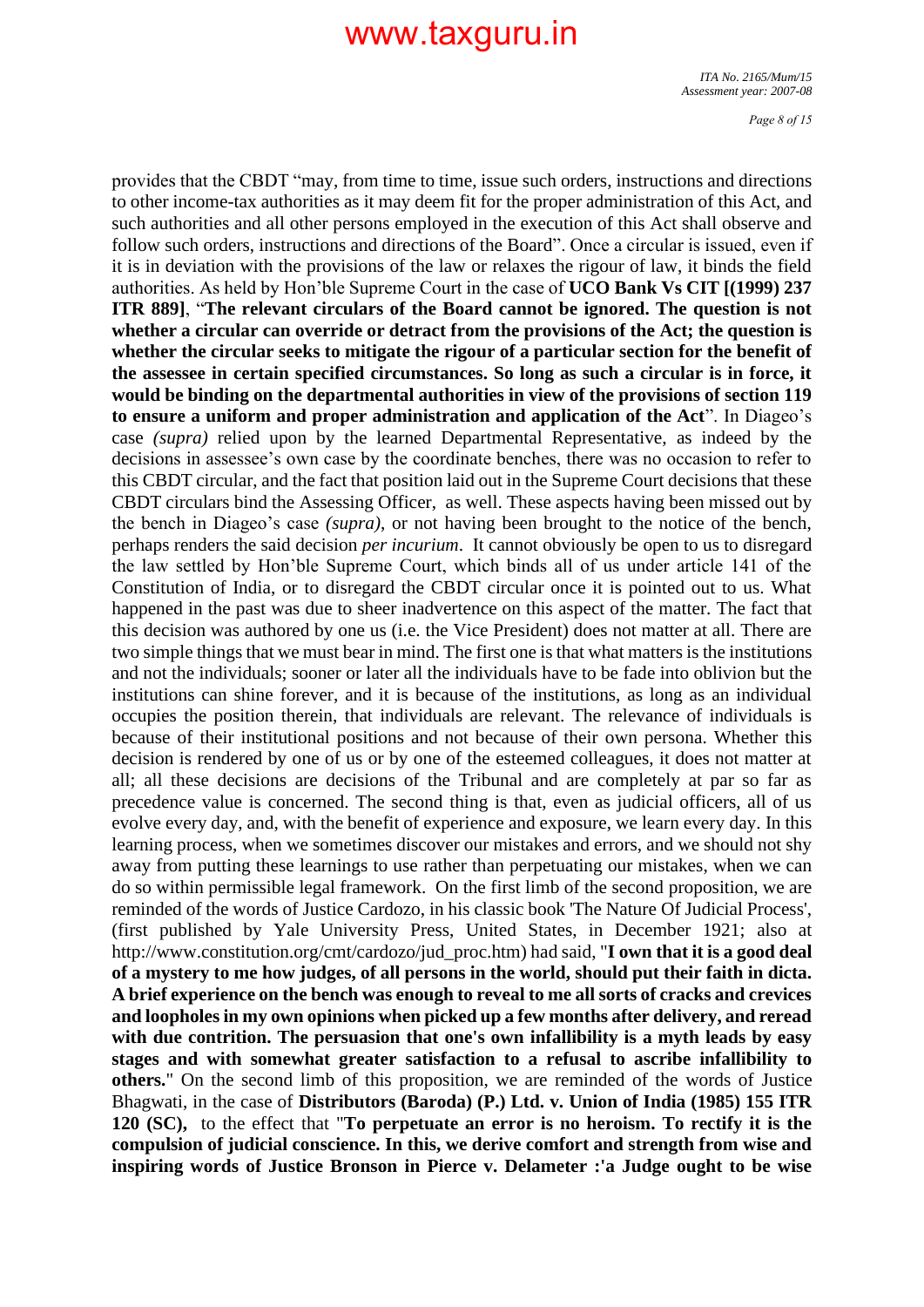*ITA No. 2165/Mum/15 Assessment year: 2007-08*

*Page 9 of 15*

**enough to know that he is fallible, and, therefore, ever ready to learn; great and honest enough to discard all mere pride of opinion and follow the truth wherever it may lead; and courageous enough to acknowledge his errors**". Clearly, therefore, our ego must not come in the way of rectifying a mistake that we have committed in past and the only relevant question that we have to ask ourselves is whether it is permissible in law to rectify the mistake so committed. In the case of **K P Verghese vs ITO [(1981) 131 ITR 597 (SC)]**, Hon'ble Supreme Court were dealing with a situation in which the construction of newly inserted statutory provisions came up for consideration. It was in this context that Their Lordships observed that the "**circulars of the CBDT are, as we shall presently point out, binding on the tax department in administering and executing the provisions enacted …… but, quite apart from their binding character, they are clearly in the nature of contemporanea expositio furnishing legitimate aid in construction** (*of the related provision*) ….." and then further observed that these circulars "**are legally binding on the revenue and this binding character attaches to the circulars even if they be found to be not in accordance with the correct interpretation** *(of the related provision)* **and they depart or deviate from such construction. It is now well settled, as a result of decisions of this court, one in Navnit Lal C Jhaveri Vs K K Sen, AAC [(1965) 56 ITR 198 (SC)] and the other in Ellerman Lines Ltd Vs CIT [(1971) 82 ITR 913 (SC)] that circulars issued by the CBDT under s 119 of the Act are binding on all officers and persons employed in execution of the Act even if they deviate from the provisions in law**". When a decision is arrived at contrary, in letter and in spirit, to the position set out in the CBDT circular, which are binding in the light of law laid down by Hon'ble Supreme Court in the cases of UCO Bank *(supra)*, K P Verghese *(supra)*, Ellerman Lines Ltd *(supra)* and Navnit Lal Jhaveri *(supra)*, such a decision clearly *per incurium* and do not constitute binding judicial precedents. It cannot be open to the Assessing Officer to take a stand on an issue contrary to the assurance given in the Memorandum to the Finance Bill in most unambiguous terms as also in the CBDT circular. It is on the basis of these factors that Diageo decision was deviated from, and must be held to be *per incurium*particularly as these aspects were not even brough to the notice of the bench. Learned senior counsel who had also pleaded Diageo's case *(supra)* before this Tribunal fairly concedes that these aspects of the matter were not even then brought to the notice of the bench, and that the entire discussion in Diageo's case proceeded on the first principles and without reference to this position in the CBDT circular and the Memorandum to the Finance Bill. Whatever be the academic merits of that discussion, it has to yield to the correct legal position. That, however, is not the only, or even predominant, reason as to why we must take a different stand in this assessment year vis-a-vis the stand taken by us in the earlier years in assessee's own case. We may also add that subsequent decision in the case of Veer Gems *(supra),* which has been approved by Hon'ble Gujarat High Court *(supra)*- SLP dismissed by Hon'ble Supreme Court, has observed as follows:

**……**As long as an enterprise participates in any of the three aspects of the other enterprise, i.e. (a) management; (b) capital; or (c) control, these enterprises are required to be treated as associated enterprise, as also is the position when common persons participate in management, control or capital of both the enterprises. **However, the expression 'participation in management or capital or control' is not a defined expression. To find the meaning of this expression, one has take recourse to Section 92(2) which gives practical illustrations, which are exhaustive and not simply illustrative-** *as clarified in the Memorandum explaining the provisions of the Finance Bill 2002 which, while inserting the words "For the purpose of sub section*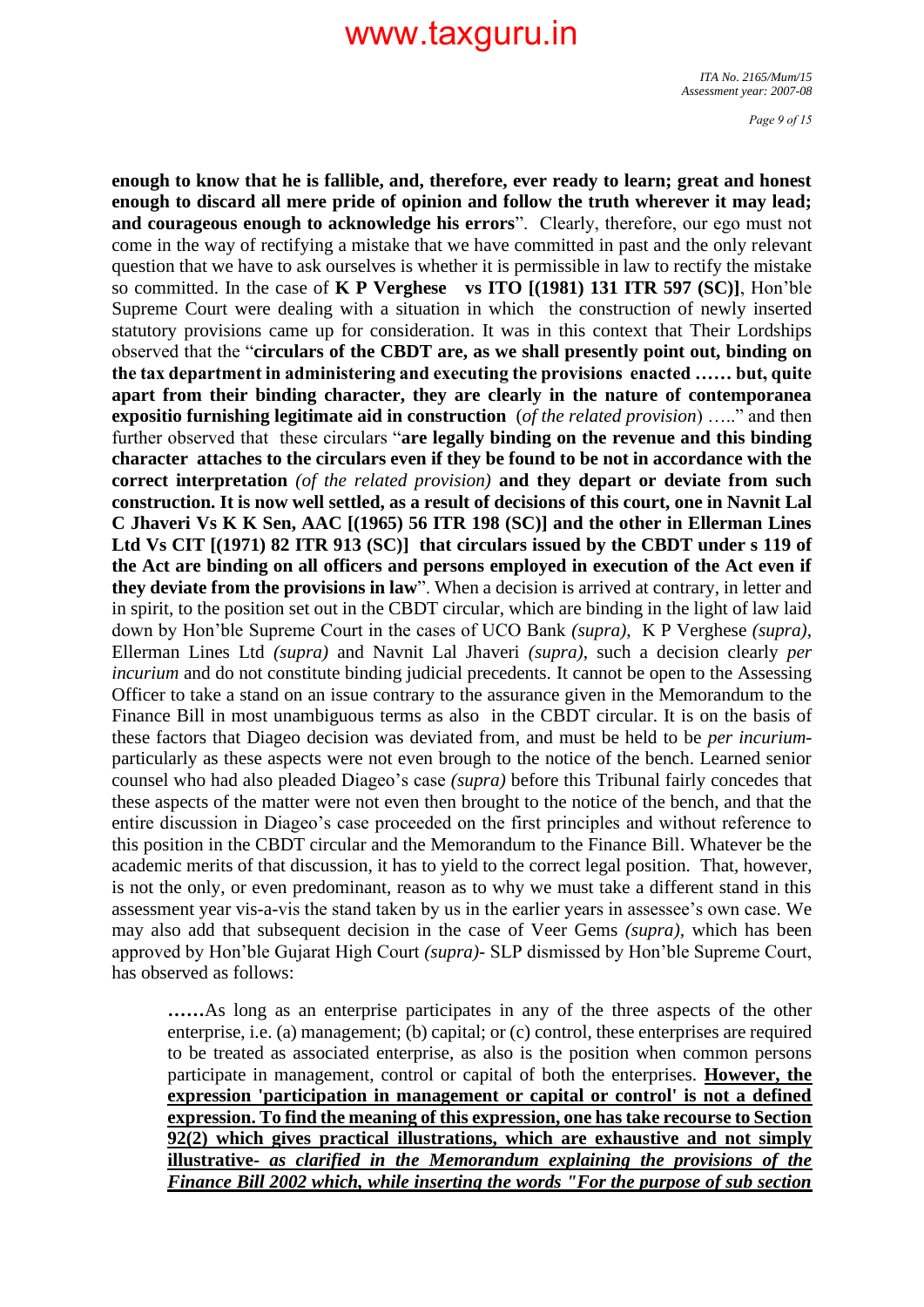*Page 10 of 15*

*(1) of section 92A" in Section 92A(2), observed that "It is proposed to amend subsection (2) of the said section to clarify that the mere fact of participation by one enterprise in the management or control or capital of the other enterprise, or the participation of one or more persons in the management or control or capital of both the enterprises shall not make them associated enterprises, unless the criteria specified in sub-section (2) are fulfilled"***.** In this sense, Section 92A(2) governs the operation of Section 92A(1) by controlling the definition of participation in management or capital or control by one of the enterprise in the other enterprise. **If a form of participation in management, capital or control is not recognized by Section 92A(2), even if it ends up in de facto or even de jure participation in management, capital or control by one of the enterprise in the other enterprise, it does not result in the related enterprises being treated as 'associated enterprises'. Section 92A(1) and (2), in that sense, are required to be read together, even though Section 92A(2) does provide several deeming fictions which prima facie stretch the basic rule in Section 92A(1) quite considerably on the basis of, what appears to be, manner of participation in "control" of the other enterprise.** What is thus clear that as long as the provisions of one of the clauses in Section 92A(2) are not satisfied, even if an enterprise has a de facto participation capital, management or control over the other enterprises, the two enterprises cannot be said to be associated enterprises. That is a what coordinate bench decisions in the cases of **Orchid Pharma Ltd Vs DCIT [(2016) 76 taxmann.com 63 (Chennai - Trib.)]** and **Page Industries Ltd Vs DCIT {(2016) 159 ITD 680 (Bang)] also hold.**

#### *[Emphasis, by underlining, supplied by us now]*

10. The views expressed by the coordinate bench were approved by Hon'ble Gujarat High Court i.e. jurisdictional High Court in that case, in the judgment reported as PCIT Vs Veer Gems *(supra).* The Special Leve Petition filed by the Principal Commissioner of Income Tax against the aforesaid judgment was dismissed by Hon'ble Supreme Court, vide judgment dated 5 th January 2018- also reported as PCIT Vs Veer Gem*s (supra).* The view contrary to the view taken in assessee's own case has thus been approved by Hon'ble Courts above, and have thus achieved finality.

11. It is also important to note that once a higher judicial forum takes a decision one way or the other, all the decisions of the Tribunal, whether division benches or special benches, cease to be relevant. In the case of **Tej International Pvt Ltd Vs DCIT (118 Taxman 59 (Mag)/ 69 TTJ 650**), a coordinate bench has, on this issue, observed that "**In the hierarchical judicial system that we have, better wisdom of the Court below has to yield to higher wisdom of the Court above and, therefore, one a authority higher than this Tribunal has expressed an opinion on that issue, we are no longer at liberty to rely upon earlier decisions of this Tribunal even if we were a party to them. Such a High Court being a non-jurisdictional High Court does not alter the position as laid down by Hon'ble Bombay High Court in the matter of CIT v. Godavari Devi Saraf [1978] 113 ITR 589 (Bom.). Therefore, we do not consider it permissible to rely upon the earlier decisions of this Tribunal".** We are in considered views with the views so expressed by the coordinate bench. As for the binding nature of the decision of Hon'ble non-jurisdictional High Court, in the absence of anything to the contrary by the jurisdictional High Court, we may only refer to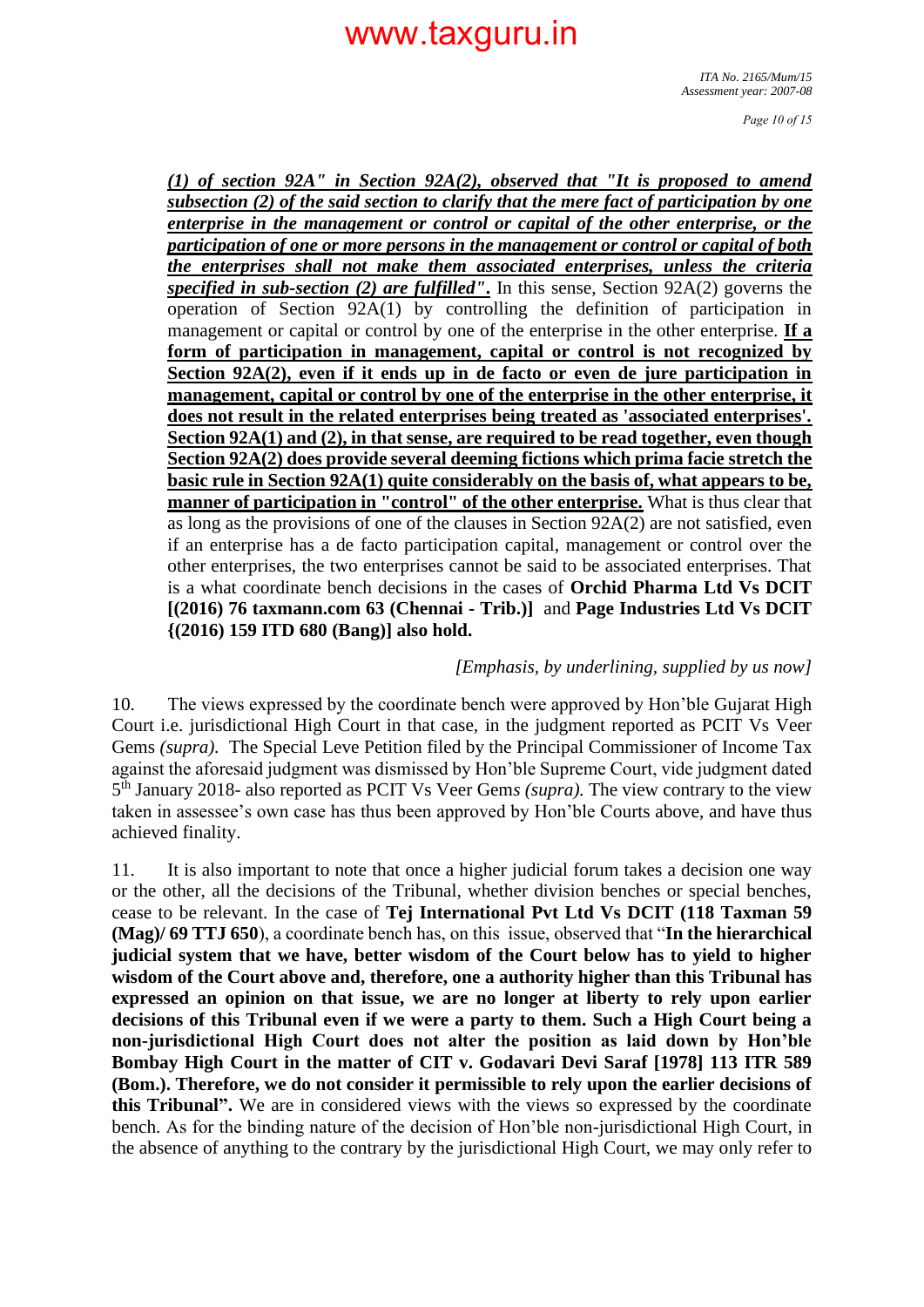the decision of another coordinate bench, in the case of **ACIT Vs Aurangabad Holiday Resorts Pvt Ltd [(2009) 118 ITD 1 (Pune)]**, which, *inert alia*, analyses the position as follows:

*5. As observed by a Co-ordinate Bench of this Tribunal, in the case of Tej International (P.) Ltd. v. DCIT (69 TTJ 650), in the hierarchical judicial system that we have in India, the wisdom of the court below has to yield to the higher wisdom of the court above and, therefore, once an authority higher than this Tribunal has expressed its esteemed views on an issue, normally the decision of the higher judicial authority is to be followed. The Bench has further held that the fact that the judgment of the higher judicial forum is from a non-jurisdictional High Court does not really alter this position, as laid down by the Hon'ble Bombay High Court in the case of CIT v. Godavari Devi Saraf ( 113 ITR 589). For slightly different reasons and alongwith some other observations on the issue, which we shall set out a little later, we are in agreement with the conclusions arrived in this case.*

*6. That takes us to the question whether this decision stands overruled by the Hon'ble Bombay High Court's later judgment in the case of Thana Electricity Co. Ltd. (supra), as submitted by the learned Departmental Representative.*

*7. It is also important to bear in mind that the question requiring adjudication by Their Lordship was whether or not decision of one of the High Courts was binding on the other High Courts. This will be clear from following observations made by Their Lordships in the beginning of the judgment :*

*"On a careful consideration of the submissions of the learned counsel for the assessee, we find that before taking up the issue involved in the question of law referred to us in this case for consideration, it is necessary to first decide.... whether this Court, while interpreting an all India statute like Income-tax Act, is bound to follow the decisions of any other High Court and to decide accordingly, even if its own view is contrary thereto, because of the practice followed in this Court. Because, if we are to accept this submission, it will be an exercise in futility to examine the real controversy before us...."*

*8. One of the propositions that Their Lordships took note of was that 'the decisions of the High Court on the subordinate Courts and authorities or Tribunals under its superintendence throughout the territories in relation to which it exercises jurisdiction (but) it does not extend beyond its territorial jurisdiction.' Their Lordships in the same paragraph also noted that 'A Division Bench of the High Court should follow the decision of another Division Bench of equal strength or a Full Bench of the same High Court', and 'if one Division Bench differs with another Division Bench of the same High Court, it should refer the case to a larger Bench'. Having thus noted the proposition, Their Lordships proceeded to 'analyse the decisions of this Court, on which reliance has been placed by the learned counsel for the assessee, in support of his contention that decision of any other High Court on all India statute like Income-tax Act, is binding even on this Court and on the Tribunals outside jurisdictions of that High Court'. On Godavari Devi Saraf's case (supra), which was delivered by a Division Bench of equal strength of this very Hon'ble High Court, Their Lordships took note of revenue's stand as follows :*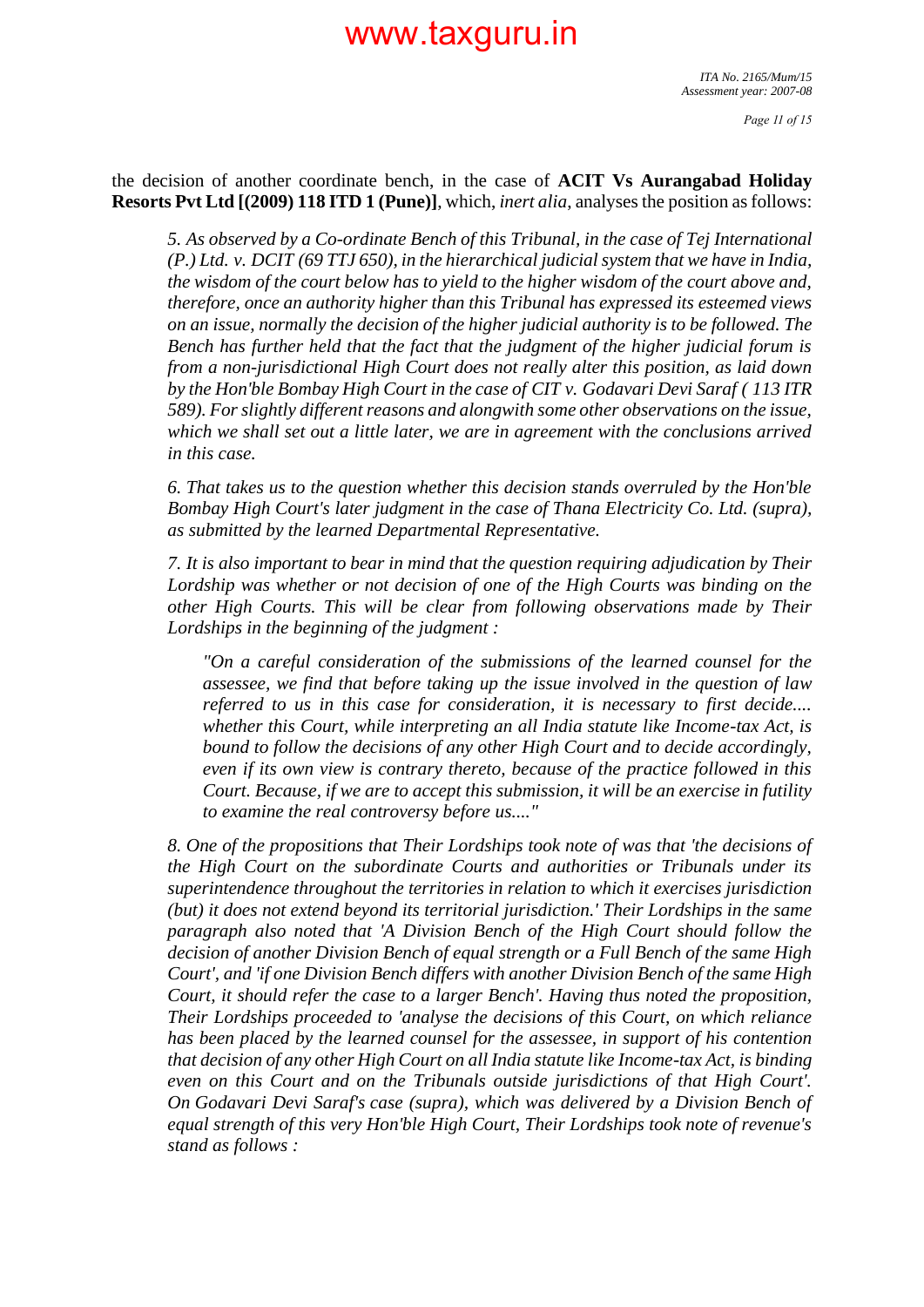*Page 12 of 15*

*"Referring to the observations of Godavari Devi (supra), that an all India Tribunal acting anywhere should follow the decisions of any other High Court on the point, it was submitted by the counsel of the revenue that this observation itself would show that the High Court was aware of the fact that different High Courts were not bound by the decisions of each other and, as such, there may be contrary decisions of different High Courts on the same point."*

*9. The issue of consideration was thus confined to the question whether or not a High Court decision is binding on another High Court or not. That admittedly was the core issue decided by Their Lordships. As for the binding nature of non-jurisdictional High Court decisions on the Tribunal, the observations made by Their Lordships were no more than obiter dictum and in this very judgment, Their Lordships have held that even in the case of Hon'ble Supreme Court judgments, which are binding on all Courts, except Supreme Court itself, but 'what is binding, of course, is the ratio of the decision and not every expression found therein'. Their Lordships have also referred to the oft quoted judgment of the Hon'ble Supreme Court in the case of CIT v. Sun Engg. Works (P.) Ltd. ( 198 ITR 297) wherein it is held that 'it is neither desirable nor permissible to pick out a word or a sentence from the judgment of this Court, divorced from the context of question under consideration, and treat it to be complete law declared by this Court." [Emphasis supplied].*

*10. In this light, and bearing in mind the fact that limited question before Their Lordships was whether or not decision of one of the High Courts is binding on another High Court, it would appear to us that ratio decidendi in Thana Electricity Co. Ltd. (supra), is on the non-binding nature of a High Court's judgment on another High Court. In any case, this Division Bench did not, and as stated in this judgment itself, could not have differed with another Division Bench of the same strength in the case of Godavari Devi Saraf (supra). Therefore, it cannot be open to a subordinate Tribunal like us to disregard any of the judgments of the Hon'ble Bombay High Court, whether in the case of Thana Electricity Co. Ltd. (supra) or in the case of Godavari Devi Saraf. It is indeed our duty to loyally extend utmost respect and reverence to the Hon'ble High Court, and to read these two judgments by the Division Benches of equal strength of the Hon'ble jurisdictional High Court, i.e., in the cases of Thana Electricity Co. Ltd. (supra) and Godavari Devi Saraf (supra), in a harmonious manner.*

*11. Let us now take a look at the Hon'ble jurisdictional High Court's judgment in the case of Godavari Devi Saraf (supra). In this case, question before Their Lordships was as follows :*

*"Whether, on the facts and circumstances of the case, and in view of decision in the case of A.M. Sali Maricar ( 90 ITR 116), the penalty imposed on the assessee under section 140A(3) was legal?"*

*12. The specific question before Their Lordships was whether the Tribunal, while sitting in Bombay, was justified in following the Madras High Court decision holding the relevant section as unconstitutional. Hon'ble High Court concluded as follows :*

*"It should not be overlooked that Income-tax Act is an all India statute, and if a Tribunal in Madras has to proceed on the footing that section 140A(3) was nonexistent, the order of penalty under that section cannot be imposed by any authority*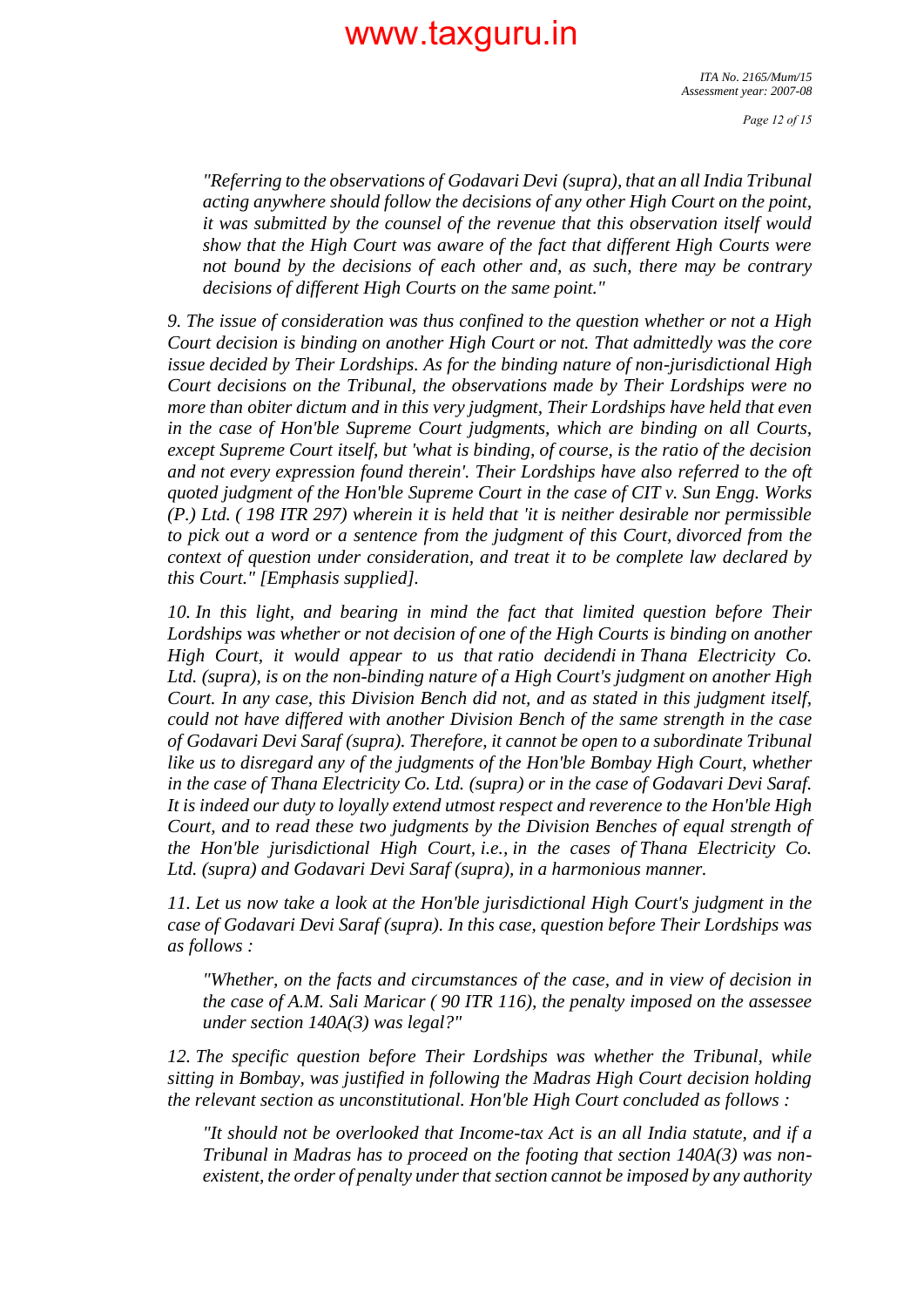*Page 13 of 15*

*under the Act. Until a contrary decision is given by any other competent High Court, which is binding on the Tribunal in the State of Bombay (as it then was), it has to proceed on the footing that the law declared by the High Court, though of another State, is the final law of the land .......... an authority like Tribunal has to respect the law laid down by the High Court, though of a different State, so long as there is no contrary decision on that issue by any other High Court ....."*

*13. It is thus clear that while the issue before the Hon'ble High Court in Thana Electricity Co. Ltd.'s case (supra) was whether or not a High Court should follow another High Court, whereas in Godavari Devi Saraf's case (supra), Their Lordships dealt with the issue whether or not a non-jurisdictional High Court is to be followed by a Bench of the Income-tax Appellate Tribunal. To that extent, and irrespective of some casual observations on the applicability of non-jurisdictional High Court judgments on subordinate courts and Tribunals, these two decisions deal in two different areas. As we have noticed earlier also, in Thana Electricity Co. Ltd.'s case, a note was taken of Godavari Devi Saraf's judgment and neither the said judgment was dissented nor overruled. In any event, in Thana Electricity Co. Ltd.'s case, Hon'ble Court was alive to the fact, which was acknowledged in so many words, that a Co-ordinate Bench decision cannot be overruled. In this view of the matter, it is difficult to hold, as has been strenuously argued before us by the learned Departmental Representative, that the Hon'ble Bombay High Court's judgment in the case of Godavari Devi Saraf's case stands overruled by Their Lordship's judgment in the case of Thana Electricity Co. Ltd.'s case. The only way in which we can harmoniously interpret these judgments is that these decisions deal with two different issues and ratio decidendi of these decisions must be construed accordingly.*

*14. Let us also see this issue from a different perspective. Even if we are to assume that it is possible to interpret that Godavari Devi Saraf's decision stands overruled by judgment in the case of Thana Electricity Co. Ltd.'s case, one cannot be oblivious to the fact that an interpretation is indeed possible to the effect that even nonjurisdictional High Court's judgment, for the reasons set out above, is binding on the Tribunal. This non-jurisdictional High Court's judgment is in favour of the assessee. Now, as held by the Hon'ble Supreme Court's judgment in the case of CIT v. Vegetable Products Ltd. ( 88 ITR 192), when two interpretations are possible, one in favour of the assessee must be adopted. For this reason, in our humble understanding, the plea of the assessee deserves to be accepted.*

*15. We may, however, add that the observations that we have made are particularly with reference to the legal position in the jurisdiction in Hon'ble Bombay High Court, as the view so taken in Godavari Devi Saraf's case (supra) has not found favour with Hon'ble Karnataka High Court as well as Hon'ble Punjab and Haryana High Court, in the case of Patil Vijay Kumar v. Union of India ( 151 ITR 48) and CIT v. Ved Prakash ( 178 ITR 332). The observations made in this order are subject to this rider and, therefore, while we agree with the conclusions arrived at by a Co-ordinate Bench in Tej International (P.) Ltd. (supra), our reasons are not exactly the same as adopted by our distinguished colleagues.*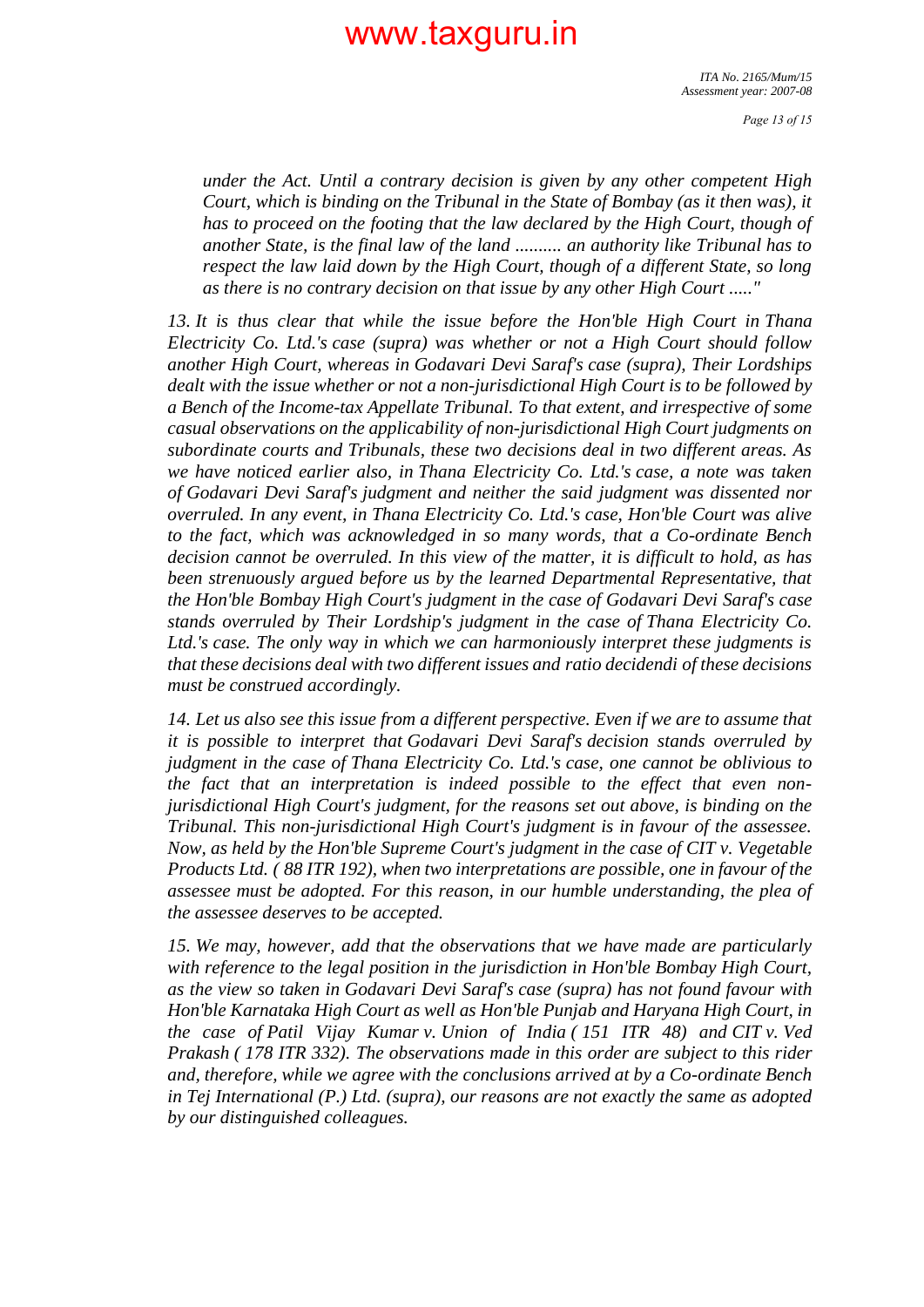12. Viewed thus, the views expressed by the coordinate benches, which have met approval of Hon'ble Courts above, are required to be followed, in preference over views expressed by any other benches, whether in assessee's own case or in any other case and irrespective of the views being that of a division bench or even larger bench. We humbly bow to the wisdom of Hon'ble Courts above. As we do so, we cannot help quoting from the decision of the Hon'ble Supreme Court in the case of **Assistant Collector of Central Excise v. Dunlop India Ltd. [(1985) 154 ITR 172 (SC)],** where the Hon'ble Supreme Court has itself quoted from the decision of House of Lords as under:

**We desire to add and as was said in Cassell & Co. Ltd. v. Broome [1972] AC 1027 (HL), we hope it will never be necessary for us to say so again that "in the hierarchical system of courts" which exists in our country, "it is necessary for each lower tier", including the High Court, "to accept loyally the decision of the higher tiers". "It is inevitable in hierarchical system of courts that there are decisions of the Supreme appellate Tribunal which do not attract the unanimous approval of all members of the judiciary... But the judicial system only works if someone is allowed to have the last word, and that last word, once spoken, is loyally accepted.". . . The better wisdom of the Court below must yield to the higher wisdom of the Court above. That is the strength of the hierarchical judicial system.**

#### *[Emphasis, by underlining, supplied by us]*

13. Such being the guidance of Hon'ble Supreme Court on the issue, and for the detailed reasons set out above, we are inclined to follow the line of reasoning expressed by the coordinate benches in the cases of Page Industries (supra), Orchid Pharma *(supra)* and Veer Gems *(supra)*. One of the decisions, on this line of reasoning, in case of Veer Gems was carried in appeal before Hon'ble Gujarat High Court, and Their Lordships, in the judgment reported as PCIT vs Veer Gems *(supra),* were pleased to confirm the said order of the Tribunal. We, therefore, follow this line of reasoning.

14. As regards the request for reference to a larger bench, we donot think that will be appropriate on the facts and in the circumstances of this case.

15. The reasons are more than one.

16. Firstly, once a higher judicial forum has expressed its view on the subject, it will be wholly inappropriate for us to do, or to be seen to be doing, a parallel exercise and thus sit, directly or indirectly, in judgment over what a higher judicial forum has already decided. Secondly, Hon'ble jurisdictional High Court has already admitted appeals of the assessee, so far as earlier years decided against the assessee are concerned, and it is only a matter of time that the views of Their Lordships, on this issue thus, are to be expressed, and all of us have the benefit of these well considered views. Whatever we decide at this stage is nothing more than a writing on the sand and anyway subject to what Their Lordships eventually decide. The relevance, of the decisions of this Tribunal, is thus unambiguously ephemeral. There is no point in prolonging the decision-making process at the Tribunal by sending the matter to the larger bench. Finally, in any case, as analysed in great detail above, the views of non-jurisdictional